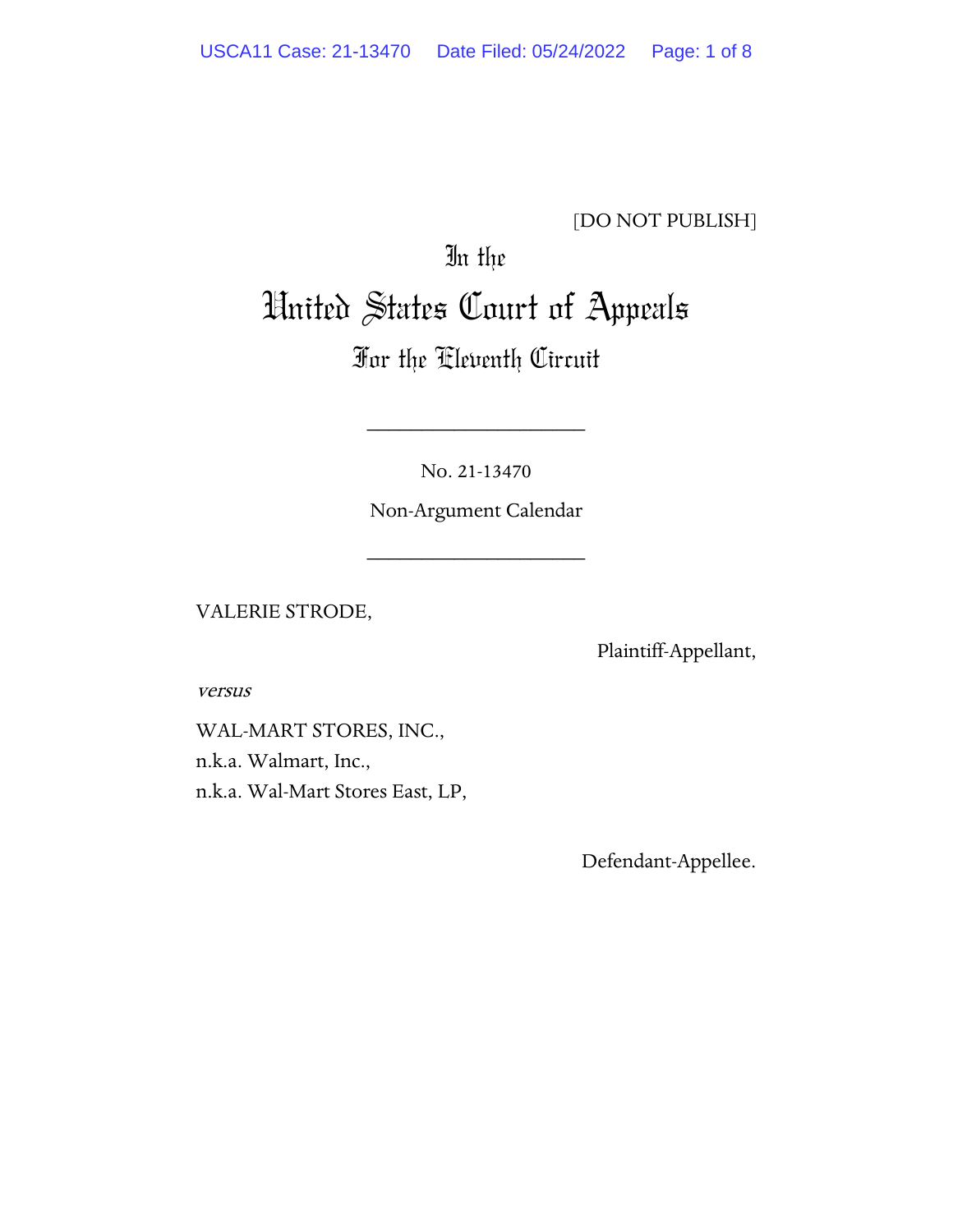\_\_\_\_\_\_\_\_\_\_\_\_\_\_\_\_\_\_\_\_

Appeal from the United States District Court for the Middle District of Florida D.C. Docket No. 2:19-cv-00669-JLB-NPM

\_\_\_\_\_\_\_\_\_\_\_\_\_\_\_\_\_\_\_\_

Before WILLIAM PRYOR, Chief Judge, WILSON, and ANDERSON, Circuit Judges.

PER CURIAM:

Valerie Strode appeals the summary judgment in favor of Wal-Mart Stores, Inc. The district court ruled that Strode failed to prove that Walmart had constructive notice of a liquid on its floor that caused Strode to slip and fall, which served as the basis for her negligence claim against Walmart. See Fla. Stat. § 768.0755(1). We affirm.

One evening, Strode and her adult son visited a Walmart store in Fort Myers, Florida, where she regularly shopped. As Strode's son pushed a grocery cart through a main aisle containing large product displays and pallets of goods, Strode slid on one foot and fell. According to Strode, the area had been free of substances during her past visits, it was not raining that day, and neither she nor her son noticed anything on the floor before she fell. Strode's son located a Walmart associate, and after he helped his mother stand up, the two of them observed a small amount of "orange-ish" liquid on the floor that had smeared "about a foot." The liquid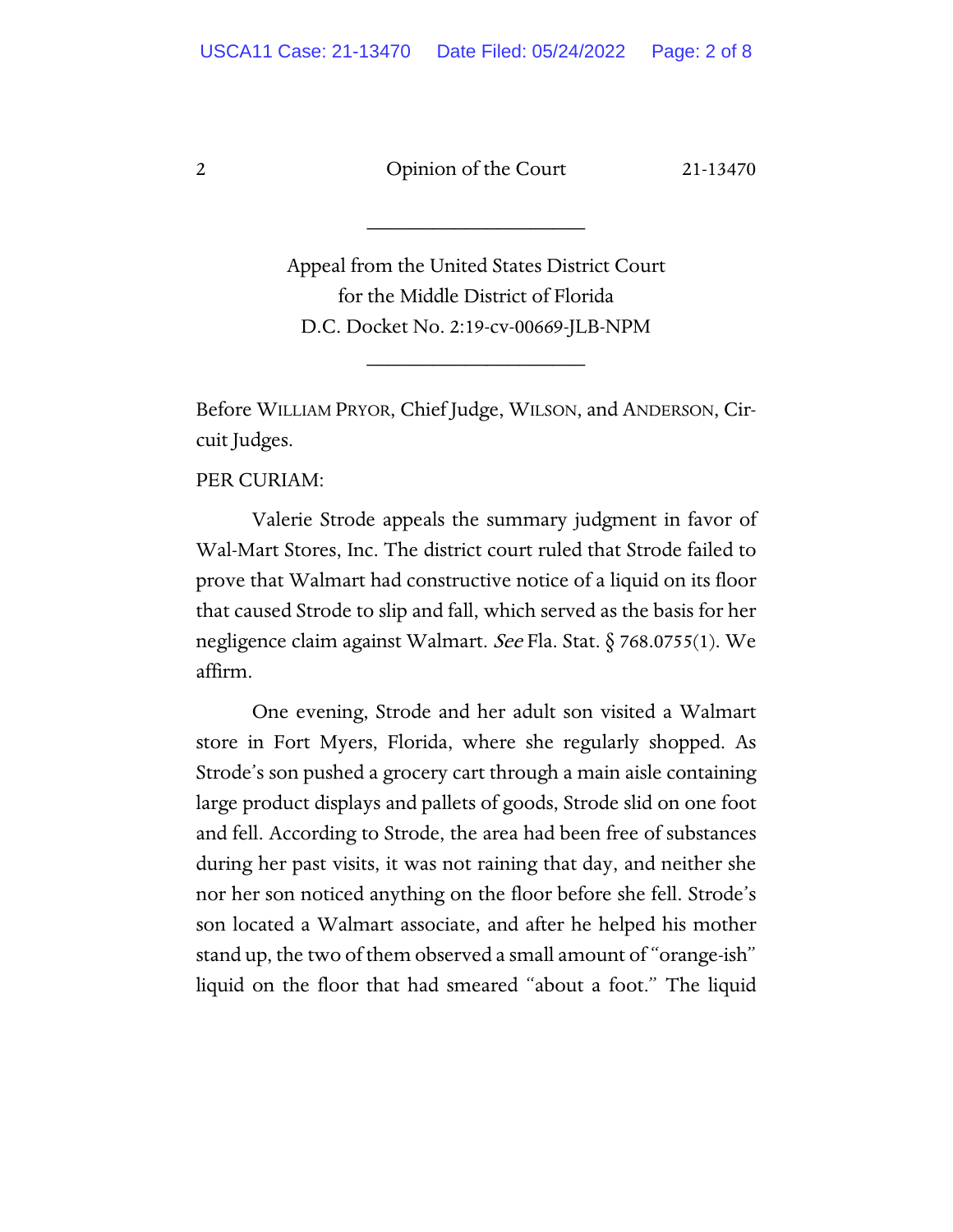#### 21-13470 Opinion of the Court 3

contained track marks consistent with and debris transferred from Strode's flip-flop.

Although a product display blocked a view of Strode's fall, video footage from two surveillance cameras recorded a Walmart stockboy working in the main aisle up to 16 seconds before Strode's fall. The stockboy moved pallets of goods and restocked shelves.

The surveillance cameras also recorded customers shopping in the main aisle without incident. One customer pushed his shopping cart through the area 11 seconds before Strode arrived. A still image of the customer was blurred but showed an object lying in the child seat of the cart.

Strode filed in a Florida court a complaint against Walmart, which removed the action to federal court based on diversity of citizenship. See 28 U.S.C. § 1332. Strode complained that Walmart breached its "duty to maintain [its] premises in a reasonably safe condition" "and caused [her] to fall as the result of [a] slippery liquid substance on the floor."

During discovery, Franklin Oliver, a corporate representative for Walmart, and Strode's son, who Walmart hired as an employee after his mother's accident, testified that company employees are trained to inspect store floors constantly and are required if they see a liquid on the floor to wipe it up or have maintenance clean it up. Strode's son testified that employees are trained "to be as vigilant as possible."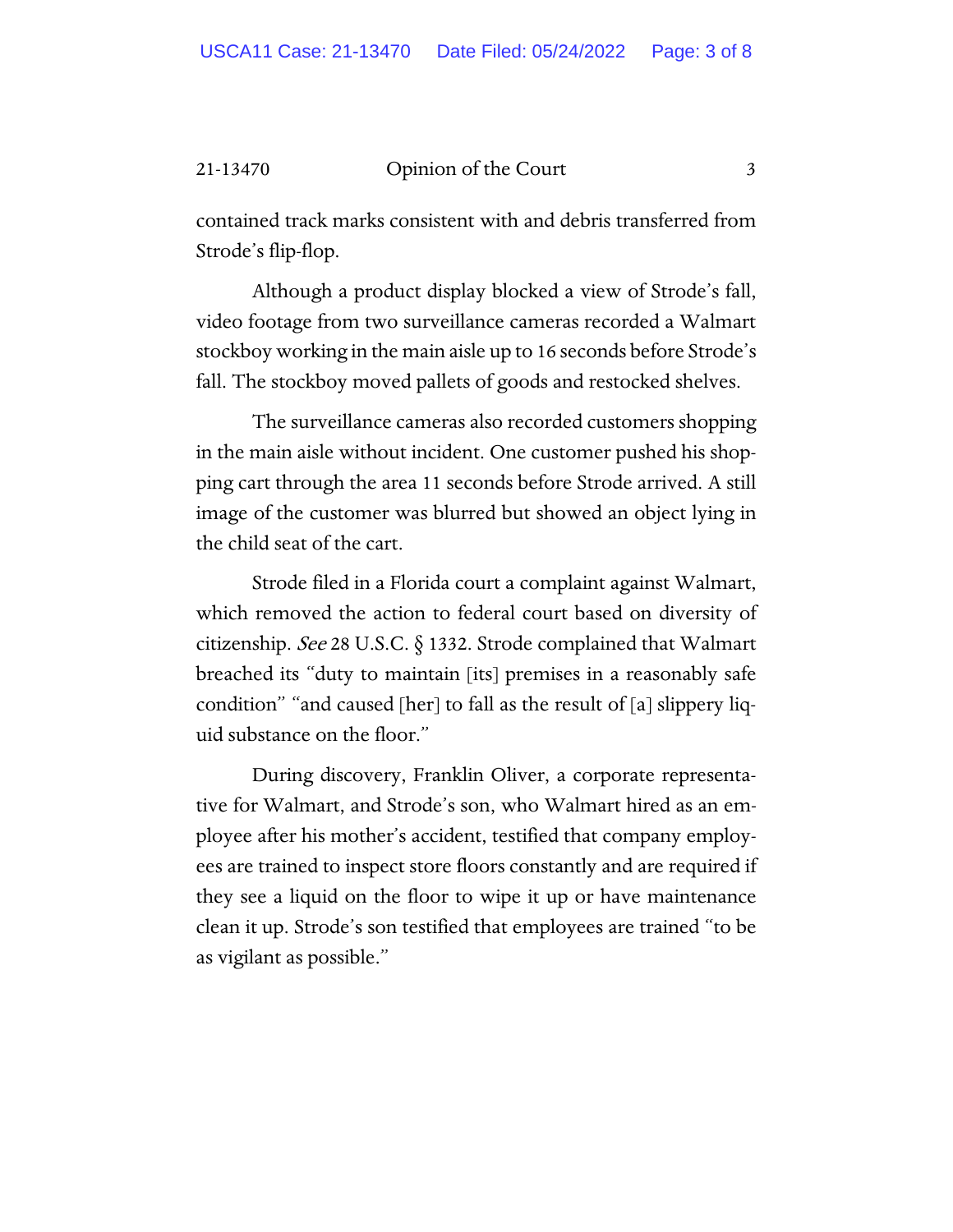Walmart moved for summary judgment based on Strode's failure to produce evidence that it knew liquid was on its floor. See Fla. Stat.  $\S$  768.0755(1). The company argued that Strode failed to identify "what type of liquid [caused her fall], the source of the liquid, or how long it had been there" or "to produce any evidence that establishe[d] the length of time the alleged liquid was on the floor" or "that would support an inference that the liquid was present for any substantial amount of time to charge Walmart with constructive notice."

The district court entered summary judgment in favor of Walmart. The district court ruled that Strode failed to create a "genuine issue of material fact as to Walmart's constructive knowledge about the presence of a liquid on the floor where she slipped." After reviewing deposition testimony and the surveillance video recording, the district court found that Walmart "employees working in the area had not inspected the floor before Ms. Strode's accident." "But [the district court ruled that] evidence of Walmart's employees' mere failure to conduct an inspection, without more, [did] not carry the day" because "there [was] no evidence that whatever liquid Ms. Strode claimed to have slipped on was on the floor long enough to establish constructive notice . . . ." The district court rejected Strode's argument that the stockboy overlooked liquid on the floor. Based on the presence of the customer with an object in the baby seat moments before Strode's fall and her description of the liquid as marred solely by her, the district court determined that no jury could "reasonably infer that liquid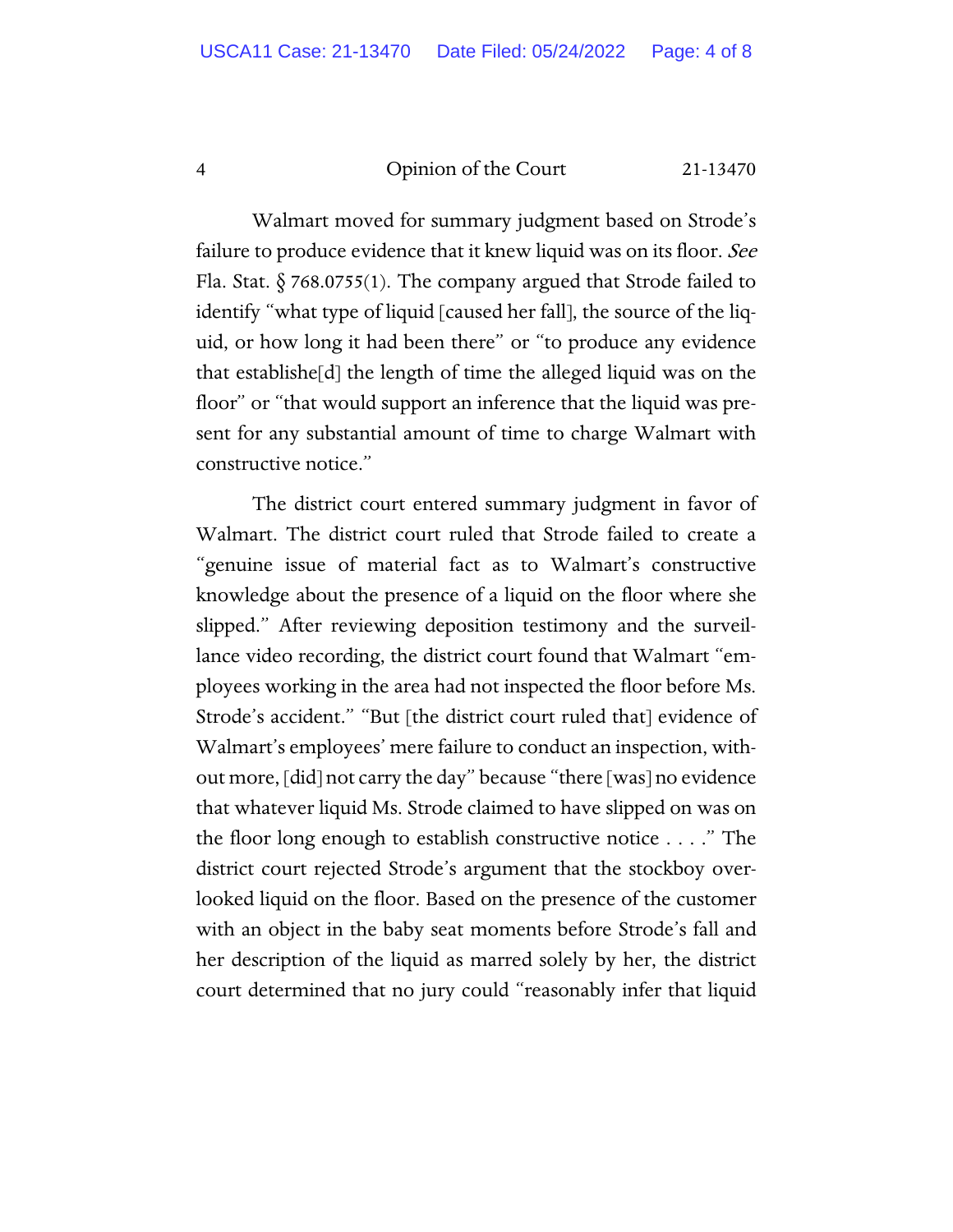#### 21-13470 Opinion of the Court 5

was on the floor for a sufficient length of time to establish Walmart's constructive knowledge of the liquid."

We review *de novo* a summary judgment. Newcomb *v*. Spring Creek Cooler Inc., 926 F.3d 709, 713 (11th Cir. 2019). "We must view all of the evidence in a light most favorable to the nonmoving party and draw all reasonable inferences in that party's favor." Id. Summary judgment is appropriate when "the movant shows that there is no genuine dispute as to any material fact and the movant is entitled to judgment as a matter of law." Fed. R. Civ. P. 56(a).

Under Florida law, which the parties agree applies, "[a] property owner owes an invitee a duty to use reasonable care in maintaining the property in a reasonably safe condition." Khorran v. Harbor Freight Tools USA, Inc., 251 So. 3d 962, 965 (Fla. Dist. Ct. App. 2018) (internal quotation marks omitted). A business is not liable for a foreign substance that causes a customer to slip and fall "based solely on [its] general failure to maintain the premises."  $N$ . Lauderdale Supermkt., Inc. v. Puentes, 332 So. 3d 526, 530 (Fla. Dist. Ct. App. 2021). The injured customer must "prove that the business establishment had actual or constructive notice of the dangerous condition before liability may be found." Id. In Florida, a statute governs the duty of a business to its customers to prevent slips and falls:

> (1) If a person slips and falls on a transitory foreign substance in a business establishment, the injured person must prove that the business establishment had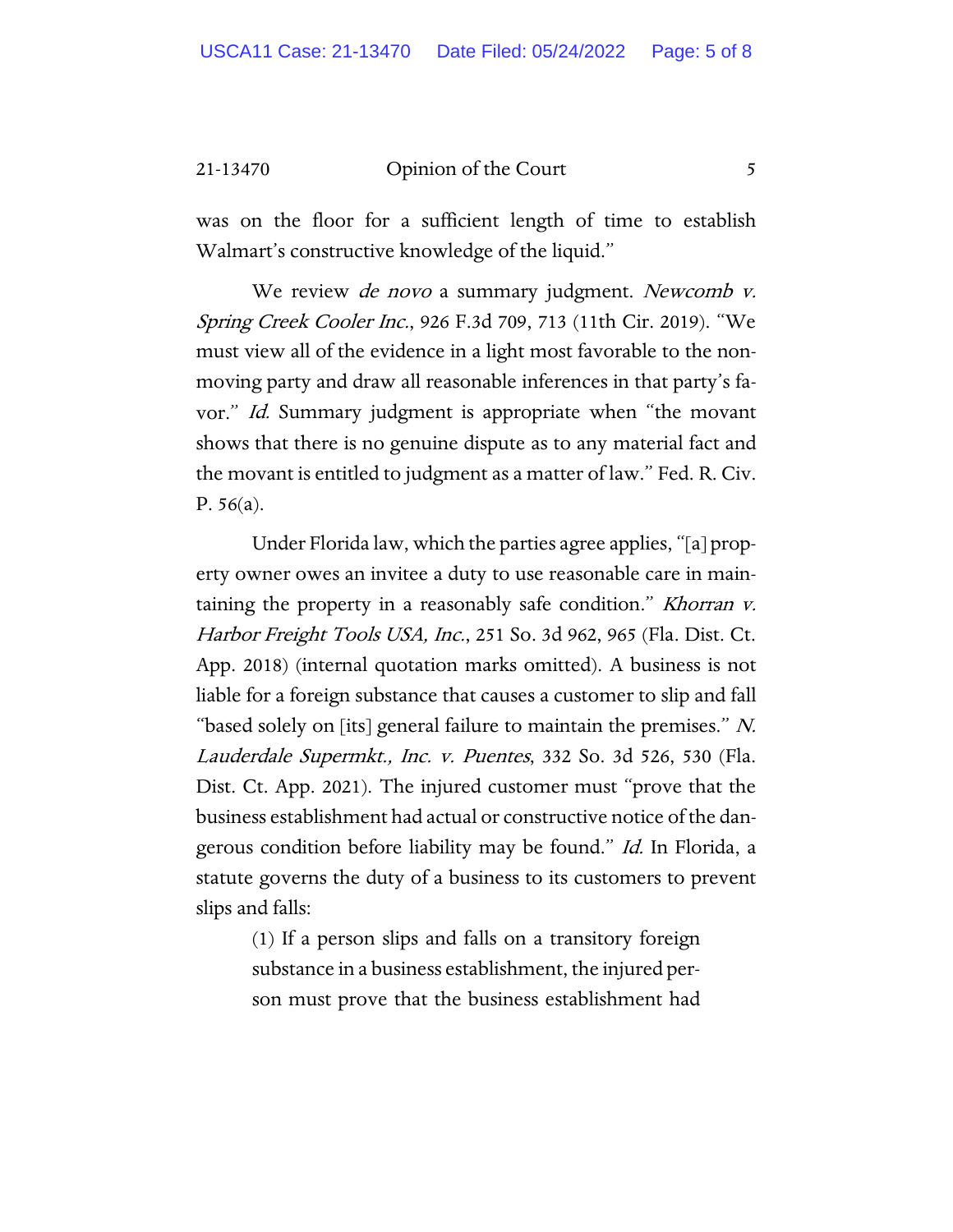actual or constructive knowledge of the dangerous condition and should have taken action to remedy it. Constructive knowledge may be proven by circumstantial evidence showing that:

(a) The dangerous condition existed for such a length of time that, in the exercise of ordinary care, the business establishment should have known of the condition; or

(b) The condition occurred with regularity and was therefore foreseeable.

Fla. Stat. § 768.0755.

Strode produced no evidence that the liquid remained on the floor "for such a length of time that . . . [Walmart] should have known" of its existence. See id. Strode maintains that a juror could infer that, before her fall as the Walmart stockboy worked in the aisle, at least two shoppers walked through and "could [have] . . . caused a spill" that the stockboy "should have discovered." But "[a]n inference is not a suspicion or a guess. It is a reasoned, logical decision to conclude that a disputed fact exists on the basis of another fact that is known to exist." Siewe v. Gonzales, 480 F.3d 160, 168 (2d Cir. 2007) (cited in Pretka v. Kolter City Plaza II, Inc., 608 F.3d 744, 754 (11th Cir. 2010)). Strode's "[s]peculation [about the presence of the liquid] does not create a *genuine* issue of fact; instead, it creates a false issue, the demolition of which is a primary goal of summary judgment." Cordoba v. Dillard's, Inc., 419 F.3d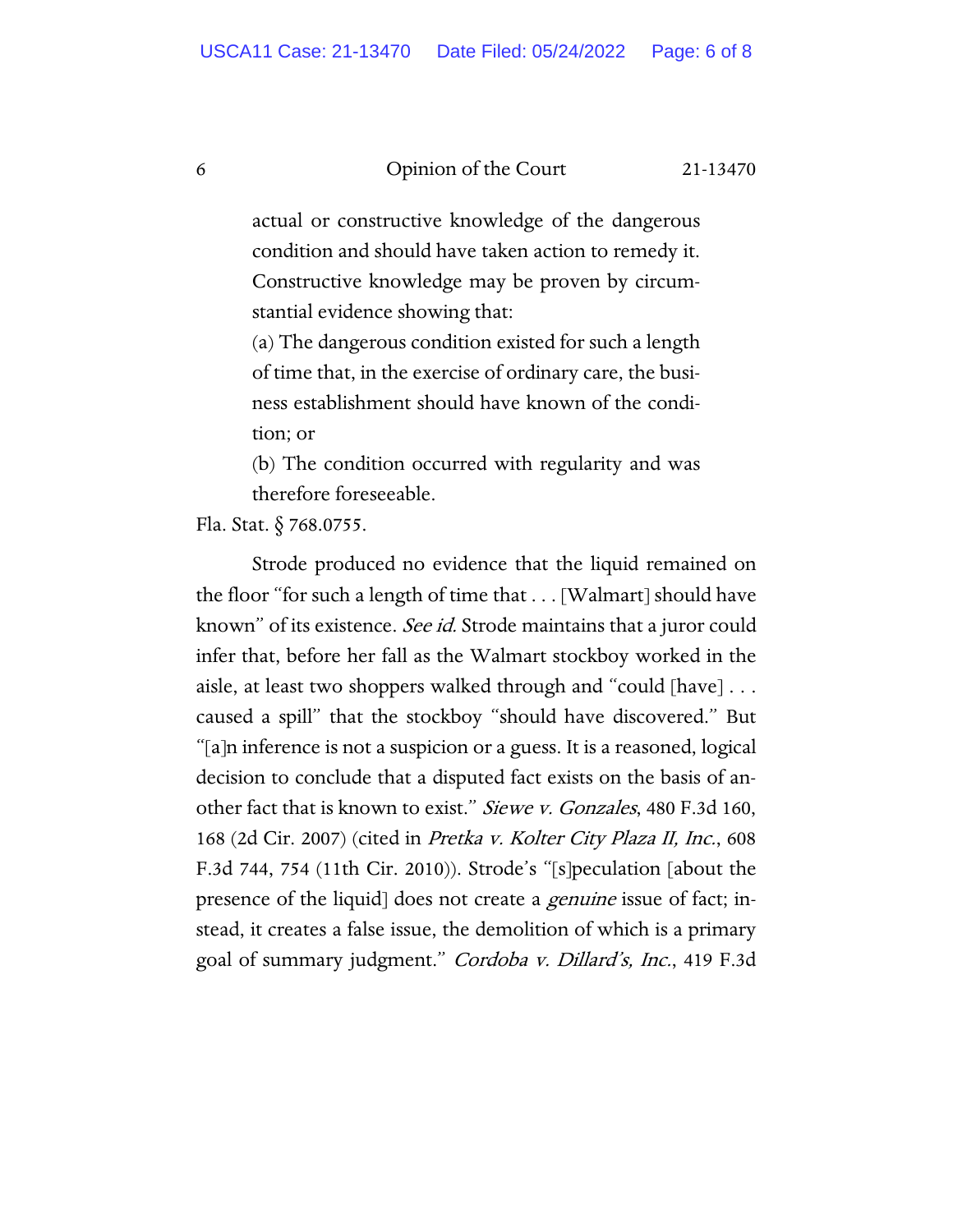21-13470 Opinion of the Court 7

1169, 1181 (11th Cir. 2005) (quoting Hedberg v. Ind. Bell Tel. Co., 47 F.3d 928, 931–32 (7th Cir. 1995)).

Strode argues that Oliver testified the stockboy "should have seen the liquid given the significant amount of time he spent in" the aisle, but Strode misrepresents Oliver's testimony. Oliver affirmed that "if [Walmart employees] cause a liquid [to] spill or anything like that they should immediately clean it up." And when asked if an "associate was in the same area as [where] Miss Strode fell and if there was liquid on the floor that was his responsibility to see it and clean it up," Oliver responded that, "If it was on the floor, yes, and if he saw it, yes, it was his responsibility to clean it up or get someone or get maintenance to clean it up." Oliver also responded "Yes" when asked, "Was the Wal-Mart associate stocker in the area where Miss Strode fell for a significant amount of time so if he was looking he should have seen the liquid on the floor if it was there." As the district court stated, all of Strode's questions "assume[d] the liquid was on the floor before [the stockboy] left the area, not after." Oliver conceded no wrongdoing by Walmart.

We are unpersuaded by Strode's argument that the customer who immediately preceded her through the aisle caused her fall. Strode argues that the customer "did not have anything in his cart to spill" or "contact anything that could have caused a spill." But still images from the video show an object in the child seat of the customer's cart. Strode also argues that, had the customer been the source of the liquid, he would have left "an extended trail," but